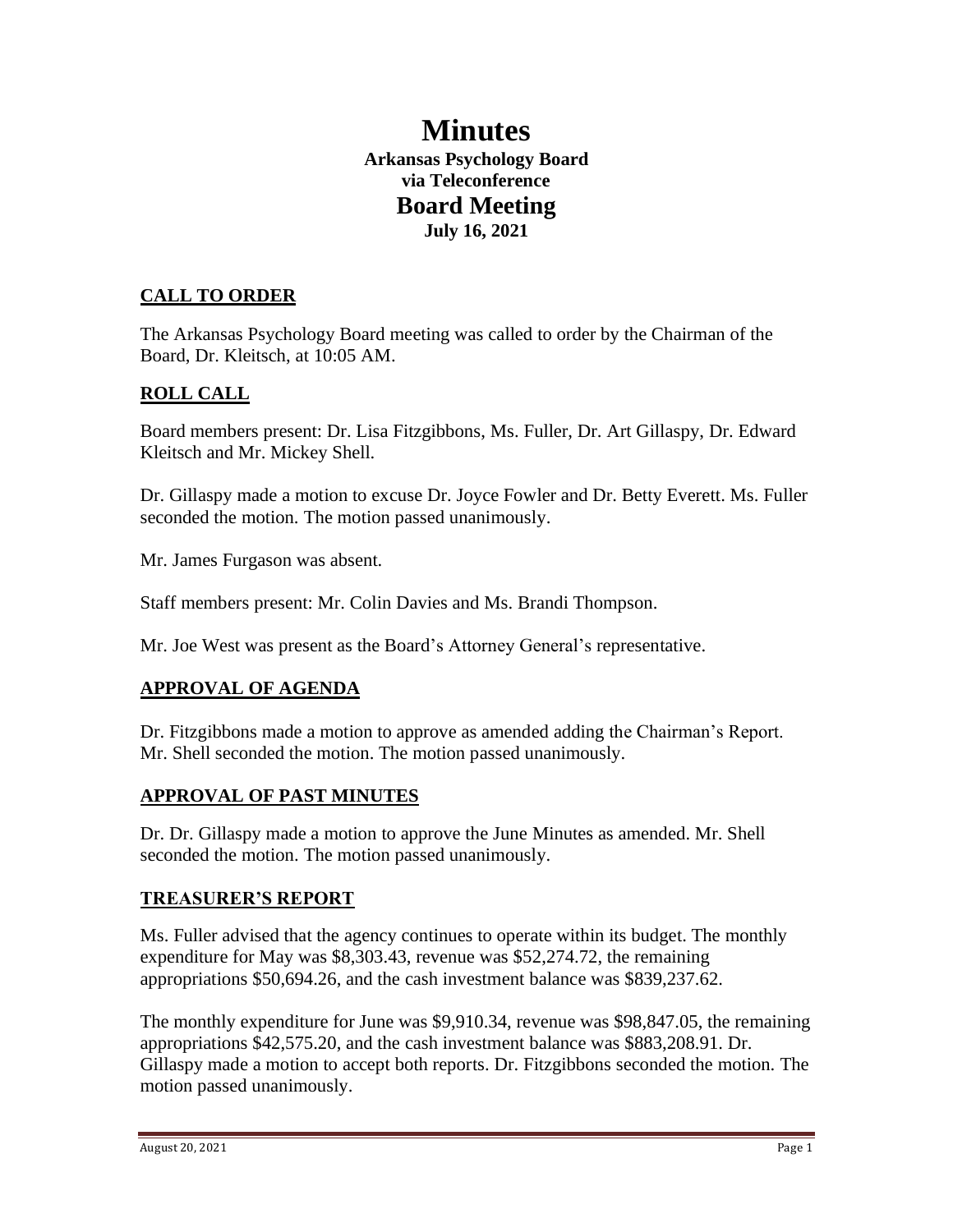### **PERSONNEL COMMITTEE**

Dr. Gillaspy advised of no report.

#### **CHAIRMAN'S REPORT**

Dr. Kleitsch advised of the following discussions from the ASPPB Zoom meeting held on July 15, 2021:

- •Wisconsin no longer requires pre-doctoral internship or practicum,
- •Reciprocity and Covid-19 waivers among the states,
- •APA pushing for Masters' level licensing,
- •Beta testing for EPPP2 has been completed and scores will be provided August 15, 2021,
- •The progression of the Behavioral Analyst License,
- •E-Passport to go through PsyPact and ASPPB wants the equivalency of APA internships, and
- •The next ASPPB Annual meeting will be held on October 15-16, 2021.

#### **REPORT FROM THE COMPLAINT COMMITTEE**

The Complaint Committee made a recommendation to dismiss C#21-09 due to lack of evidence of ethical violations. Dr. Gillaspy made a motion to accept the recommendation to dismiss. Mr. Shell seconded the motion. The motion passed unanimously.

#### **DIRECTOR'S REPORT**

Mr. Davies advised the Board of the following:

•Going to start comparing PsyPact to our Rules and what needs to change and must vote on a representative.

•AG's office will release universal language on rule changes that will affect all boards and we can look at that language when it comes out.

•If you have any changes to the rules that you would like to make, please let Joe and I know within the next two weeks.

•Dr. Goodwin has picked a supervisor and the Board will have to vote to approve the supervisor that he has picked. The supervisor is licensed with the Arkansas Psychology Board. Dr. Gillaspy made a motion to add to the agenda. Ms. Fuller seconded the motion. The motion was rescinded and Dr. Gillaspy made a motion to review the Supervision Agreement and Plan once received. Ms. Fuller seconded the motion. The motion passed unanimously.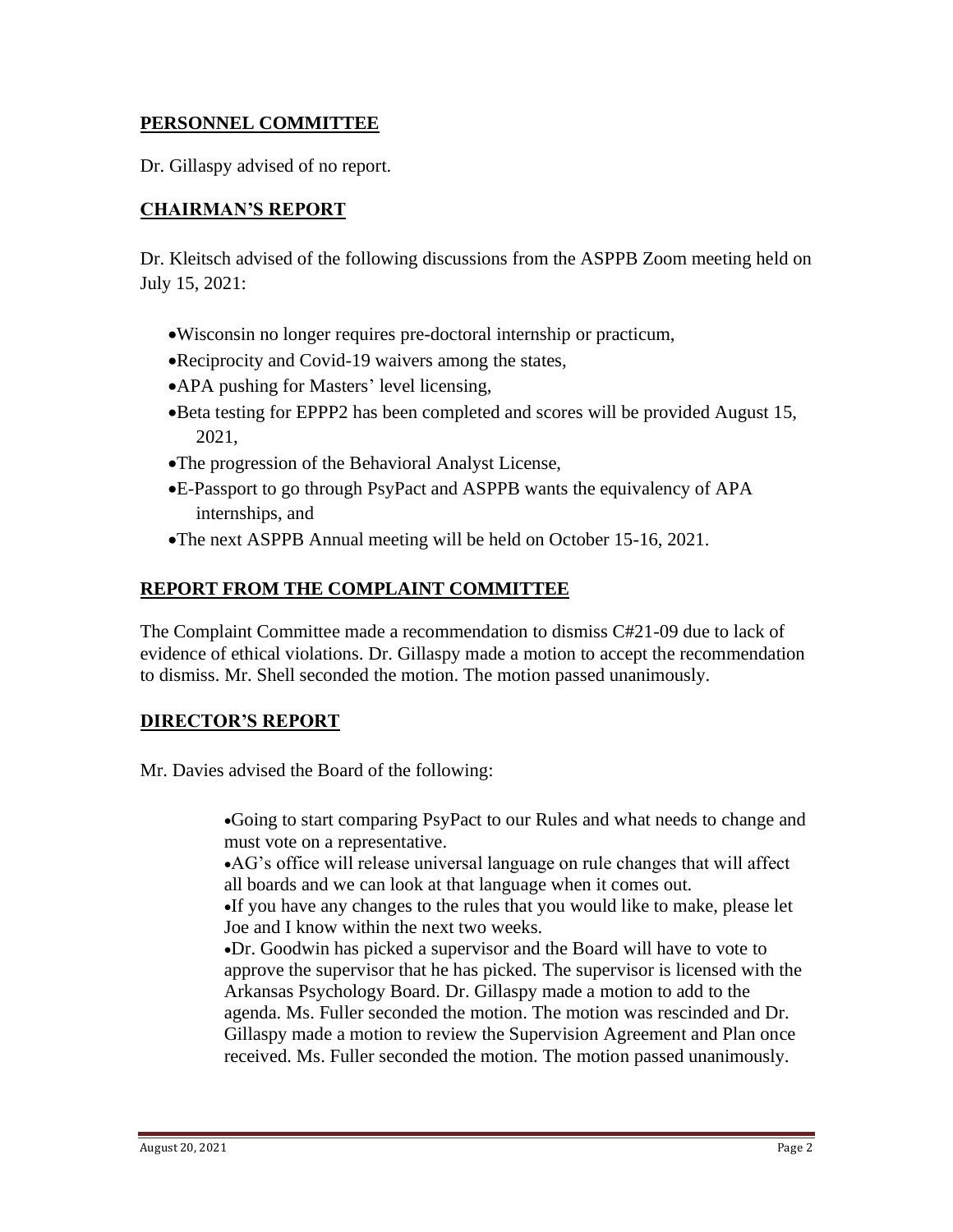#### **NEW BUSINESS**

#### **CE Extension**

Dr. Lisa McNeir submitted a request for an extension to complete Continuing Education hours. Mr. Shell made a motion accept the request and to advise of the \$50 delinquent CE penalty fee. Dr. Gillaspy seconded the motion. The motion passed unanimously.

#### **Completion of 3,000 Hours**

Ms. Penny Dedmon submitted a documentation requesting Psychological Examiner-Independent status. Dr. Gillaspy made a motion to table the request and advised to submit a clearer accounting of supervision hours. Ms. Fuller seconded the motion. The motion passed unanimously.

#### **Statement of Intent-Telepsychology**

Dr. Catherine Coon submitted a Statement of Intent to add telepsychology. Ms. Fuller made a motion to approve. Dr. Fitzgibbons seconded the motion. The motion passed unanimously.

Dr. Vicki Grantham submitted a Statement of Intent to add telepsychology. Ms. Fuller made a motion to approve. Dr. Fitzgibbons seconded the motion. The motion passed unanimously.

Dr. Dennis Vowell submitted a Statement of Intent to add telepsychology. Ms. Fuller made a motion to approve. Dr. Fitzgibbons seconded the motion. The motion passed unanimously.

#### **Supervision Agreement and Plan**

Dr. Eileen Croes-Orf submitted a Supervision Agreement and Plan to pursue supervision with Dr. Amanda McCorkindale as her supervisor. Dr. Gillaspy made a motion to deny due to the request being unclear as to if Dr. McCorkindale would be the Primary or Secondary Supervisor also to advise 1-hour of supervision is required weekly. Mr. Shell seconded the motion. The motion passed unanimously.

#### **Supervisor Status**

Dr. Chrystal Fullen submitted an application for Supervisory Status. Ms. Fuller made a motion to approve. Dr. Fitzgibbons seconded the motion. The motion passed unanimously.

Dr. Jon Nolan submitted an application for Supervisory Status. Ms. Fuller made a motion to approve. Dr. Fitzgibbons seconded the motion. The motion passed unanimously.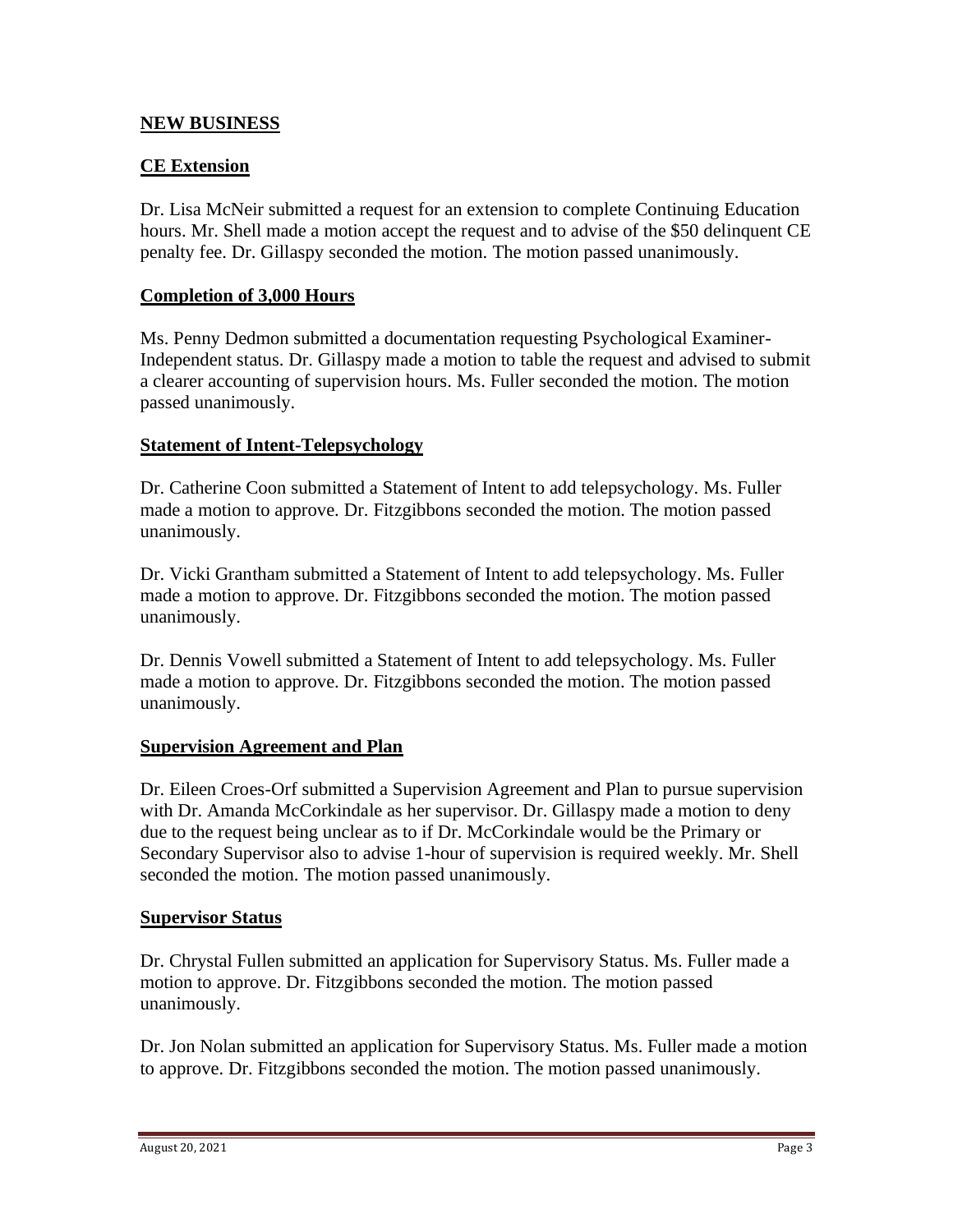Dr. Ming Yek submitted an application for Supervisory Status. Ms. Fuller made a motion to approve. Dr. Fitzgibbons seconded the motion. The motion passed unanimously.

# **QUARTERLY REPORTS**

- 1. Dr. Eileen Croes-Orf's Quarterly Report for the period of September 7, 2020 December 4, 2020, with Veteran Affairs (VA). Dr. Fitzgibbons made a motion to reject the report pending submission of additional documentation regarding supervision. Ms. Fuller seconded the motion.
- 2. Dr. Christina Jeffrey's Quarterly Report for the period of February 8, 2021 May 7, 2021. Dr. Gillaspy recused himself. Dr. Fitzgibbons made a motion to accept pending submission of signed form. Ms. Fuller seconded the motion.
- 3. Dr. Lindsey Robert's Quarterly Report for the period of July 13, 2021 October 13, 2021. Dr. Kleitsch recused himself. Dr. Gillaspy made a motion to deny due to untimely submission and to issue a formal notice to show cause. Ms. Fuller seconded the motion.
- 4. Dr. Ivan Vargas' Quarterly Report for the period of April 2021 June 2021. Dr. Fitzgibbons made a motion to accept 3 hours of individual supervision toward Post-Doctoral experience and advised 1-hour is required weekly. Ms. Fuller seconded the motion.

#### **The Credential Review Committee made a fully seconded motion to approve the following Quarterly Report form:**

- 5. Dr. Lilli-Anna Baca's Quarterly Report for the period of March 24, 2021 June 23, 2021. Dr. Gillaspy made a motion to accept. Ms. Fuller seconded the motion.
- 6. Dr. Kyla Warnick's Quarterly Report for the period of March 24, 2021 June 23, 2021. Dr. Fitzgibbons made a motion to accept. Ms. Fuller seconded the motion.

The motions passed unanimously.

# **CREDENTIAL REVIEWS**

1. Dr. Mina Nguyen-Driver submitted an application to be considered as an Applicant Senior- Psychologist. Dr. Fitzgibbons made a motion to denied credentials as a fully Licensed Psychologist and advised to wait 7 months or apply as an Applicant Psychologist, CPQ or National Register. Dr. Gillaspy seconded the motion.